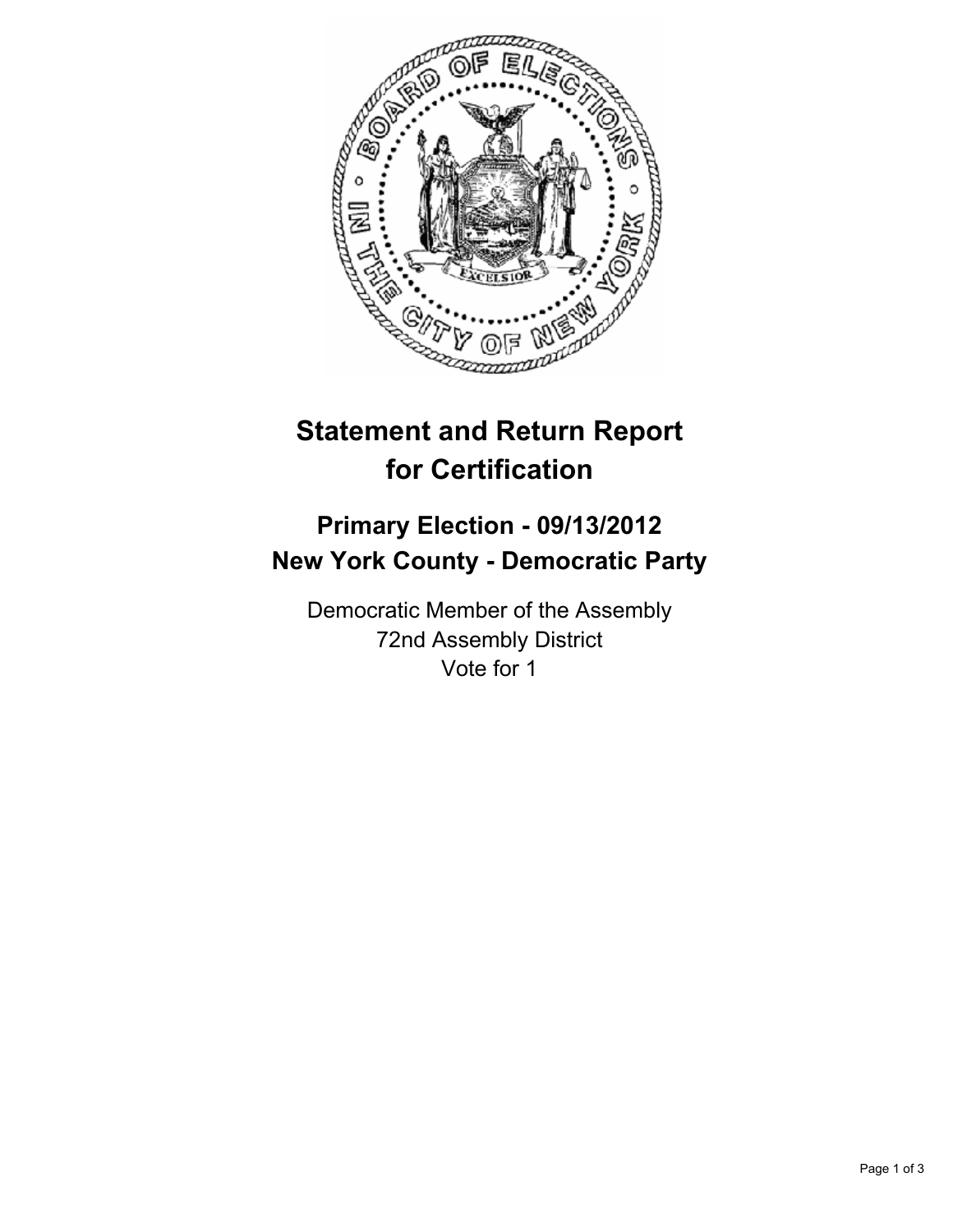

## **Assembly District 72**

| <b>PUBLIC COUNTER</b>                                    | 7,702                   |
|----------------------------------------------------------|-------------------------|
| <b>EMERGENCY</b>                                         | 0                       |
| ABSENTEE/MILITARY                                        | 104                     |
| <b>FEDERAL</b>                                           | 0                       |
| <b>SPECIAL PRESIDENTIAL</b>                              | 0                       |
| <b>AFFIDAVIT</b>                                         | 188                     |
| <b>Total Ballots</b>                                     | 7,994                   |
| Less - Inapplicable Federal/Special Presidential Ballots | 0                       |
| <b>Total Applicable Ballots</b>                          | 7,994                   |
| <b>MELANIE HIDALGO</b>                                   | 1,077                   |
| <b>GABRIELA ROSA</b>                                     | 3,049                   |
| <b>RUBEN D. VARGAS</b>                                   | 470                     |
| <b>MAYRA S. LINARES</b>                                  | 2,425                   |
| ADRIANO ESPAILLAT (WRITE-IN)                             | 1                       |
| <b>BOBBIE GAMBLE (WRITE-IN)</b>                          | $\overline{\mathbf{c}}$ |
| CHRISTINA MARIE DIAMOND (WRITE-IN)                       | 1                       |
| ED GOLDMAN (WRITE-IN)                                    | 1                       |
| JASON ROSENBERG (WRITE-IN)                               | 1                       |
| JOHN E ROGERS (WRITE-IN)                                 | 1                       |
| JON BACHRACH (WRITE-IN)                                  | 1                       |
| JOSEPH S. HASAN (WRITE-IN)                               | 1                       |
| JULIAN HAMBURGER (WRITE-IN)                              | 1                       |
| MANNY DE LOS SANTOS (WRITE-IN)                           | 3                       |
| MARK LEVINE (WRITE-IN)                                   | 1                       |
| MICAELA LUGO (WRITE-IN)                                  | 1                       |
| NELSON CASTRO (WRITE-IN)                                 | $\overline{2}$          |
| UNATTRIBUTABLE WRITE-IN (WRITE-IN)                       | 17                      |
| WYATT JOHNSON (WRITE-IN)                                 | 1                       |
| <b>Total Votes</b>                                       | 7,056                   |
| Unrecorded                                               | 938                     |